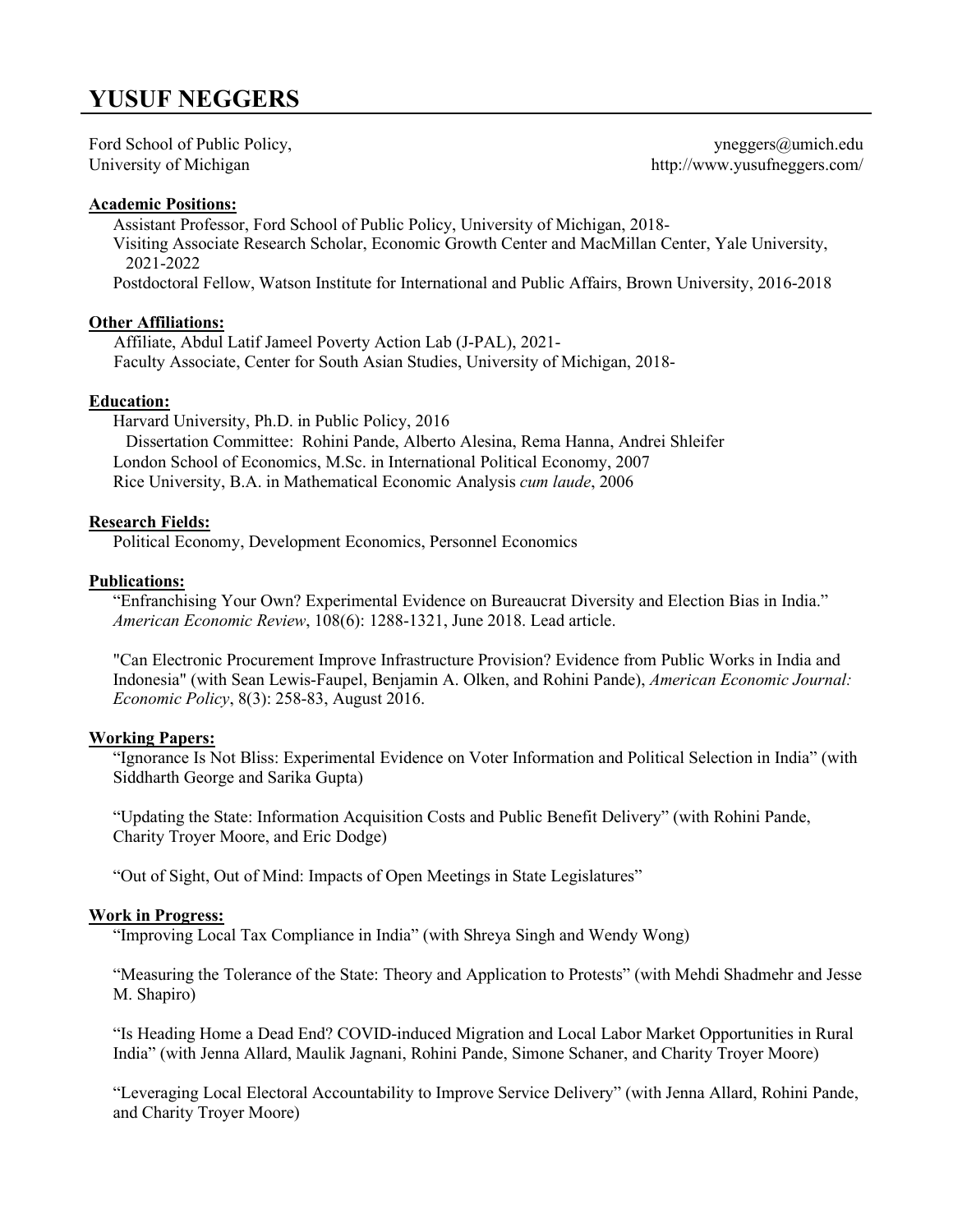# **Research Grants:**<br>2021 US

- 2021 USAID Development Innovation Ventures (co-PI) \$635,000<br>2020 IZA/FCDO Growth and Labor Markets in Low Income Coun
- IZA/FCDO Growth and Labor Markets in Low Income Countries (co-PI) \$32,443
- 2020 J-PAL Jobs and Opportunity Initiative (co-PI) \$49,697
- 2018 Data Science Initiative, Brown University (co-PI) \$18,259
- 2018 National Science Foundation Economics Program (co-PI) \$499,996
- 2018 Economic Development and Institutions, DFID-UK (co-PI) \$445,628
- 2018 Tata Centre for Development, University of Chicago (co-PI) \$49,895
- 2018 Economic Development and Institutions, DFID-UK (co-PI) \$24,499
- 2017 Center for Contemporary South Asia, Brown University \$2,500
- 2017 Lab for Economic Applications and Policy, Harvard University (co-PI) \$9,230
- 2017 Watson Institute, Brown University (co-PI) \$5,000
- 2016 J-PAL Governance Initiative (co-PI) \$291,675
- 2015 J-PAL Governance Initiative (co-PI) \$48,505
- 2015 Lab for Economic Applications and Policy, Harvard University \$10,683
- 2015 Foundations of Human Behavior Initiative, Harvard University \$5,000
- 2015 Institute for Quantitative Social Science, Harvard University \$3,000
- 2014 J-PAL Governance Initiative \$49,934
- 2013 South Asia Institute, Harvard University \$1,500
- 2012 Weiss Family Fund for Research in Development Economics \$10,225

## **Seminar and Conference Presentations:**

- 2020 H2D2 Research Day (University of Michigan), Economic Development and Institutions Conference
- 2019 Australian National University Conference on Progress and Change in India, Stanford University, University of Chicago (Harris School)
- 2018 Cornell University, Development Day (University of Chicago), University of Houston, University of Michigan, University of Michigan (Ford School), University of Notre Dame
- 2017 Brown University, Brown-Harvard-MIT South Asian Politics Seminar, Harvard University (Public Health), IPA Researcher Gathering on Financial Inclusion and Social Protection, National Tax Association Conference, Northeast Universities Development Consortium (Tufts), RIDGE/LACEA-PEG Workshop on Political Economy, Stanford University (Political Science), TCD/LSE/CEPR Workshop in Development Economics, UCLA (Political Science), UC San Diego
- 2016 Indian Statistical Institute Conference Economic Growth and Development
- 2015 Northeast Universities Development Consortium (Brown University)
- 2014 Latin American and Caribbean Economic Association (FEA-USP)
- 2013 Northeast Universities Development Consortium (Harvard Kennedy School)

#### **Referee Service:**

*American Economic Journal: Applied Economics, American Economic Journal: Economic Policy, American Economic Review: Insights, American Economic Review, American Journal of Political Science, American Political Science Review, Econometrica, Economic Journal, Journal of Asian Public Policy, Journal of Competition Law and Economics, Journal of Development Economics, Journal of the European Economic Association, Journal of Political Economy, Journal of Politics, Journal of Public Economics, National Tax Journal, Quarterly Journal of Economics*, *Review of Economics and Statistics*

### **Honors and Fellowships:**

| Jennifer Perini and Jim Cunningham Dissertation Fellowship for International Development, |
|-------------------------------------------------------------------------------------------|
| Harvard University                                                                        |
| Doctoral Research Fellowship in Sustainability Science, Harvard Kennedy School            |
| Cultural Bridge Fellowship, Harvard Kennedy School                                        |
| National Science Foundation Graduate Research Fellowship                                  |
| Rimlinger Prize for Best Senior Independent Research in Economics, Rice University        |
|                                                                                           |